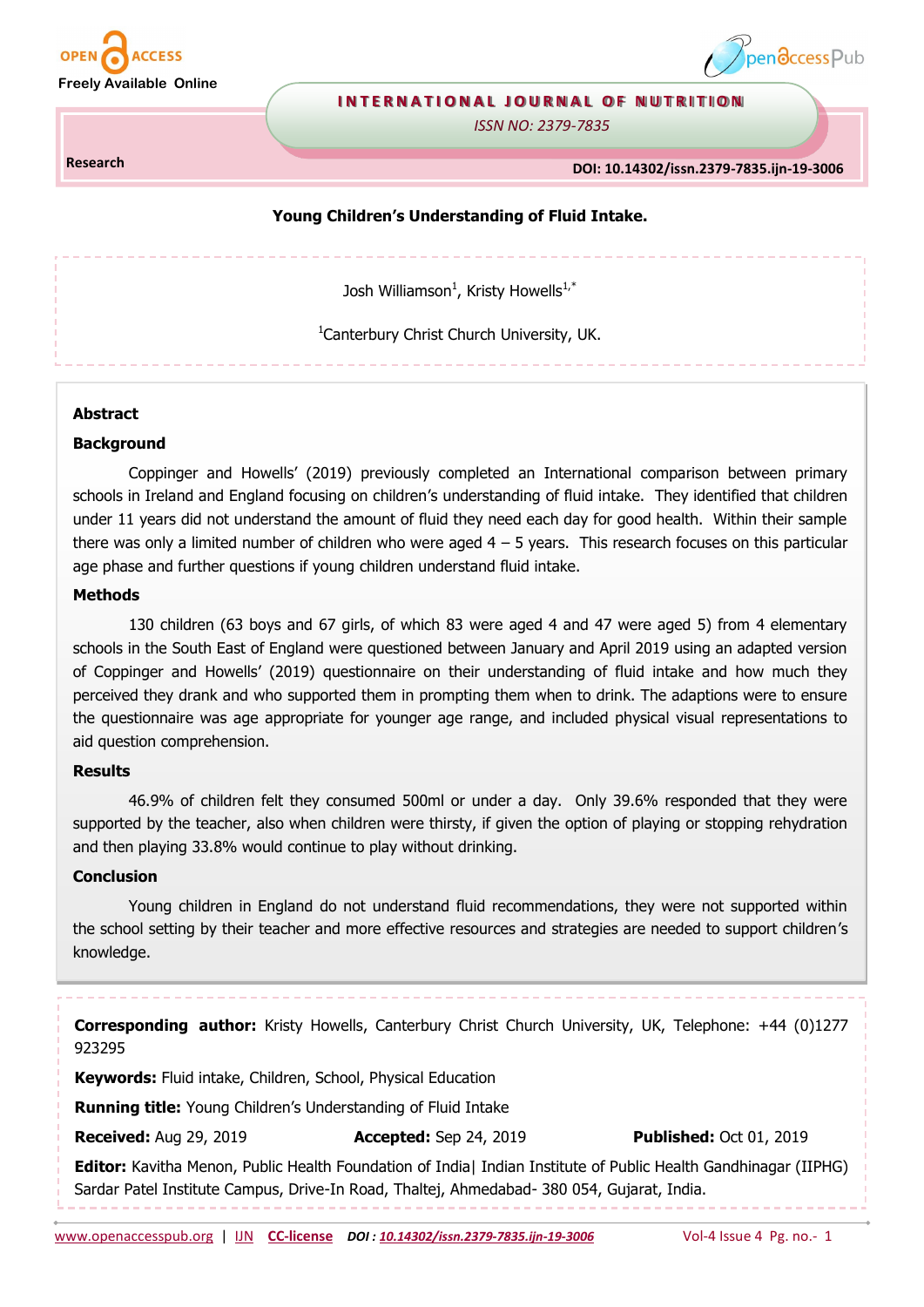

### **Introduction**

Limited research has explored young children's (those aged  $4 - 5$  years) knowledge and understanding of the consumption of fluids. Prior research<sup>1</sup> within this area has only had small sample sizes of children in this very young age phase. In England children start school in the September following their fourth birthday, therefore children are aged 4 and 5 when they start school. The young children follow the Early Years Foundation Stage Curriculum<sup>2</sup> within which the children learn about health and self-care with a focus on the importance of: good health; physical exercise; and a healthy diet, the aim of this area is for children to be able to talk about ways to keep healthy. Therefore, it is hypothesised that as the children are following this curriculum, they should be learning about the consumption of fluids within the school setting and will know and understanding fluid intake. As they are being supported as to when to drink by their teacher through the curriculum learning, it is proposed that the teacher will be the main influencer and it is predicted that the young children should be able to articulate their learning of this topic area with the researchers of this study.

Children aged 4 and 5 are recommended to need  $1.1 - 1.3$  litres of fluid a day to maintain an effective hydration status<sup>3</sup>. This total amount of  $1.1 - 1.3$  litres does not include the additional  $20 - 30$ percent children obtain through food sources, if these are included children require  $1.6 - 1.7$  litres per day. Most previous research from Europe focuses on  $9 - 11$ year olds and states that 2 out of 3 children are not drinking enough<sup>4</sup> and that children are unable to recognise the early stages of thirst<sup>5</sup>, resulting in them not exhibiting a desire to drink, there is a lack of research with younger aged children.

It has been previously reported that children find it difficult to understand when and what to drink, as they have an underdeveloped thirst response<sup>6</sup>, up to potentially there being a 45 minute delay in children showing signs of dehydration and acknowledging the need to consume additional fluids. However, elementary schools and in particular early years' educational settings such as primary schools within England, are particularly important places for developing habits<sup>7</sup> and teaching children when to drink and how their bodies are



responding to not drinking. There have also been identified cognitive benefits for children who are hydrated, with a 10% improvement in learning potential when hydrated children are compared to dehydrated peers<sup>8</sup>. It also only takes 2 minutes for these cognitive benefits to occur once fluids have been taken<sup>9</sup>. Therefore, it is paramount that teachers encourage children to drink throughout the school day as knowledge of good habits means action into good habits, and will provide young children with lifelong habits<sup>10</sup>.

This study aims to investigate what primary / elementary school children (aged 4 and 5 year olds) understand and know about fluid intake, when they drink, how much they perceive they drink and who influences them to drink in terms of who tells them to drink and whether or not variations exist between children from different ages, gender and schools.

## **Methods**

### **Participants**

A total of 130 (63 boys, 67 girls of which 83 were aged 4 and 47 were aged 5) from 4 elementary schools in the South East of England participated in the study between January and April 2019. Prior to study commencement, the lead researcher visited each principal and/or lead teacher at participating schools. The full outline of the study was explained, along with the distribution of information sheets and consent forms were completed by the gatekeepers. Children were read written instructions to ensure they understood they were participating and assent was gained from the children, all were given the option to drop out at any time, without giving reason.

#### **Procedure**

Schools were recruited via a geographical cluster sampling method to ensure a representative sample from similar low socioeconomic based schools were encapsulated to allow comparison with similar school settings. The geographical area is one of the most socioeconomically deprived populous in England $11$ . Only children within the age range of  $4 - 5$  years were included within the sampling. All children within the sample follow the Early Years Foundation Stage Curriculum<sup>2</sup>, and all should be learning about the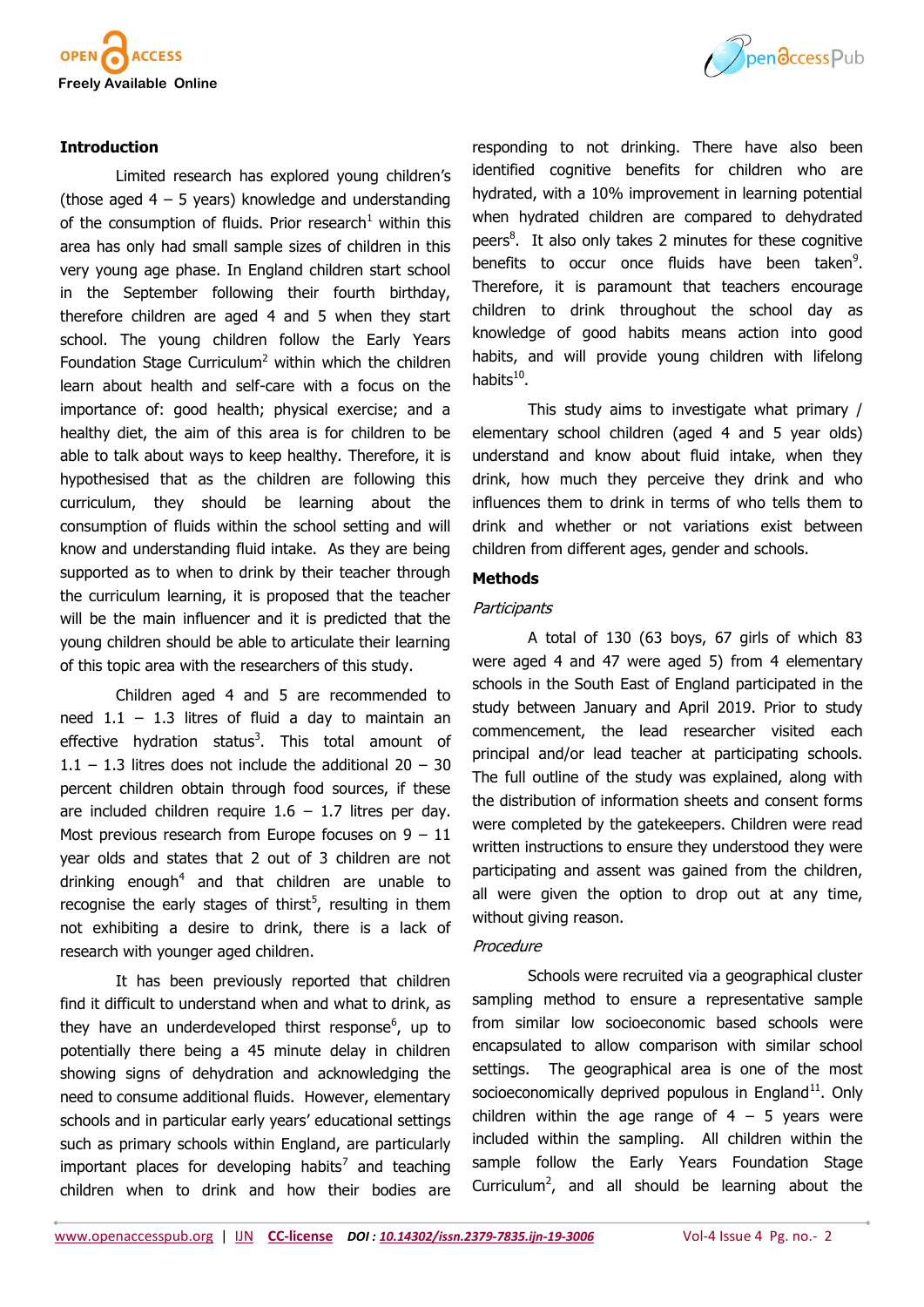



importance for good health, physical exercise and healthy diet. The lead researcher spent a day within each school prior to starting the research to ensure familiarity with the children and rapport was developed. Building a rapport with research participants can assist with the undertaking of research<sup>12</sup>, particularly important with young age children to allow them to feel more comfortable with the researcher. An opportunistic selection of participants was used, in that, all children who were present at school on the days of the research and wished to participate, completed the research. The lead researcher positioned themselves at child height either on the floor or at a table, to be less threatening within the classroom setting.

#### Data Analysis

All children were read the questionnaire by the lead researcher to ensure the young children understood the questions. The same questionnaire and types of questions were used as in previous research<sup>1</sup>. The language of the questions was supported through showing visual representations and physical aids were used to help question comprehension, to ensure that this young age group were able to access the questions effectively. All children's responses were anonymised via an identification number and their subsequent results inputted into SPSS statistical package 24.0 for analysis. Rating scale questions were used to understand children's frequency of thirst and visual methodologies $^{13}$ using pictures of water bottles were used to ask children about the total amount they perceived they

drank. Five questions within the questionnaire were multiple choice in order for direct comparisons to be made between age and gender. Six open-ended questions were also included within the questionnaire to ascertain children's understanding of why drinking is important, identify who tells them when to drink, what opportunities they had to drink within the school day and what barriers they faced to not being allowed to drink at school. This open-ended style was chosen in order to obtain more in depth answers from participants. The final question asked participants to identify their favourite drink. MANOVA statistical analysis was undertaken on all quantitative data and coding analysis completed on all qualitative responses to also allow for comparison across location, gender and age, respectively. Ethical approval was received from the ethics committees Canterbury Christ Church University in December 2018.

#### **Results**

The results presented within this paper are quantitative data and reported with a focus on gender and on specific questions from the questionnaire and focus on similar questions to previous research<sup>1</sup>.

#### How Much do Children Perceive they Drink?

The data concluded that children did not understanding or know how much should be drinking a day, as there were great contrasts that were reported. This indicated that the children were very much confused as to what they should be drinking. Fig 1

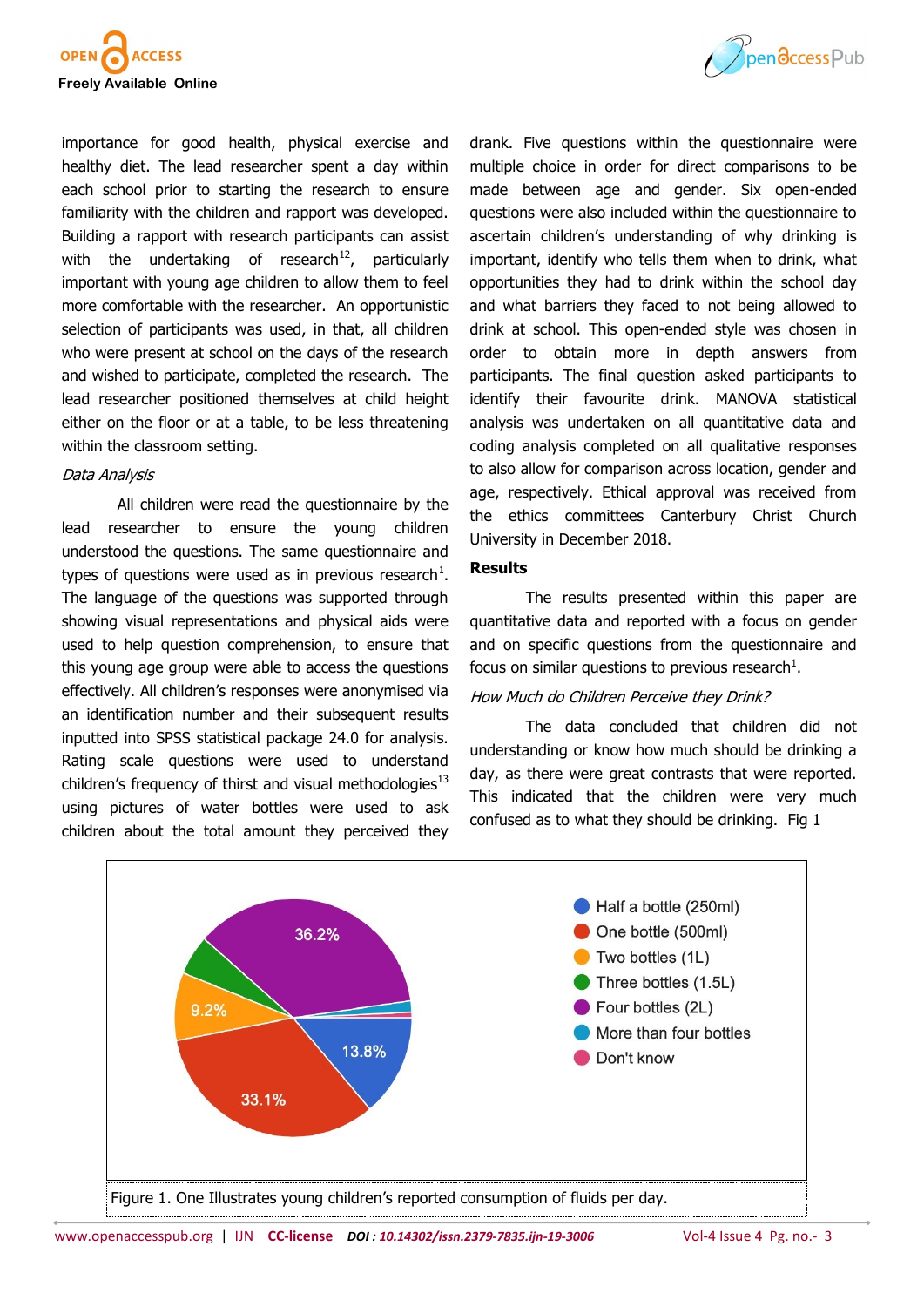



Overall there were no statistical main effects or interactions (p>0.05), figure one shows that 36.2% of children reporting they drank 2 litres, whilst on average 46.9% of the children believed they drank between 250ml (13.8%) and 500ml (33.1%). These are between 600 and 850ml under the recommended guidelines $3$  and this response is also below the  $EFSA's<sup>14</sup>$  guidelines. These results clearly indicate a serious weakness in the children's understanding of their own biological requirements, and an area of children's knowledge with regard diet and health within the curriculum that is not currently being addressed by the teachers<sup>2</sup>.

### When are Children Most Thirsty?

Children reported that they were most thirsty at different times during the school day. There were no significant main effects or interactions for a particular time of day that the children are most thirsty. The majority of children reported that they were most thirsty at the beginning of the school day (27.7%), this is the opposite end of the school day compared to previous research<sup>1</sup>, who found that children were most thirsty at the end of the school day. This may be to the low socioeconomic status of children within the sample and their lack of eating breakfast prior to attending school, and the high proportion of children within this research, eating breakfast at school as part of the free breakfast club provided by all of the four schools.

What Makes You Thirsty?

Children were able to identify running as the

main reason for causing them to be thirsty and making them want to get a drink. The children also named ball games, and other forms of physical activity, such as play time (recess) games activities and other forms of non-physical activity also made them thirsty. For this result there was a significant main effect for school location (F = 2.085,  $p<0.05$ ) in which school 4, the children only gave had 2 reasons for getting thirsty which were either running (72.7%) or they did not know why they were thirsty (27.3%). Indicating these children in this particular school needed further guidance from their teachers (in particular) in understanding their biological responses that were occurring to be thirsty, to understand how the body reacts and what it means in terms of them needing to drink. There were no significant differences for gender, both boys and girls were unsure as to what made them thirsty and found it difficult to explain reasons why they were thirsty.

### Why is Drinking Important?

The question of why is drinking important was a question that this age group overall struggled to be able to a respond, (see Table 1) with on average 24.6% of all children not knowing why drinking was important, or only being able to give vague reasons such as 'because it is', highlighting they did not fully understand the reasons behind why it was important.

If children do not know why it is important to take in fluids, then habits will not be, formed at this important age phase of the children's lives. More strategies and support are recommended from this

| Table 1. Illustrates reported examples of why drinking is<br>important. |
|-------------------------------------------------------------------------|
| don't know'                                                             |
| 'something to do with being healthy'                                    |
| Nike the flavour'                                                       |
| 'helps me think'                                                        |
| helps me go for a wee'                                                  |
| if you don't drink you die'                                             |
| "helps stops headaches"                                                 |
| helps cool you down'                                                    |
| `not sure                                                               |
| because it is'                                                          |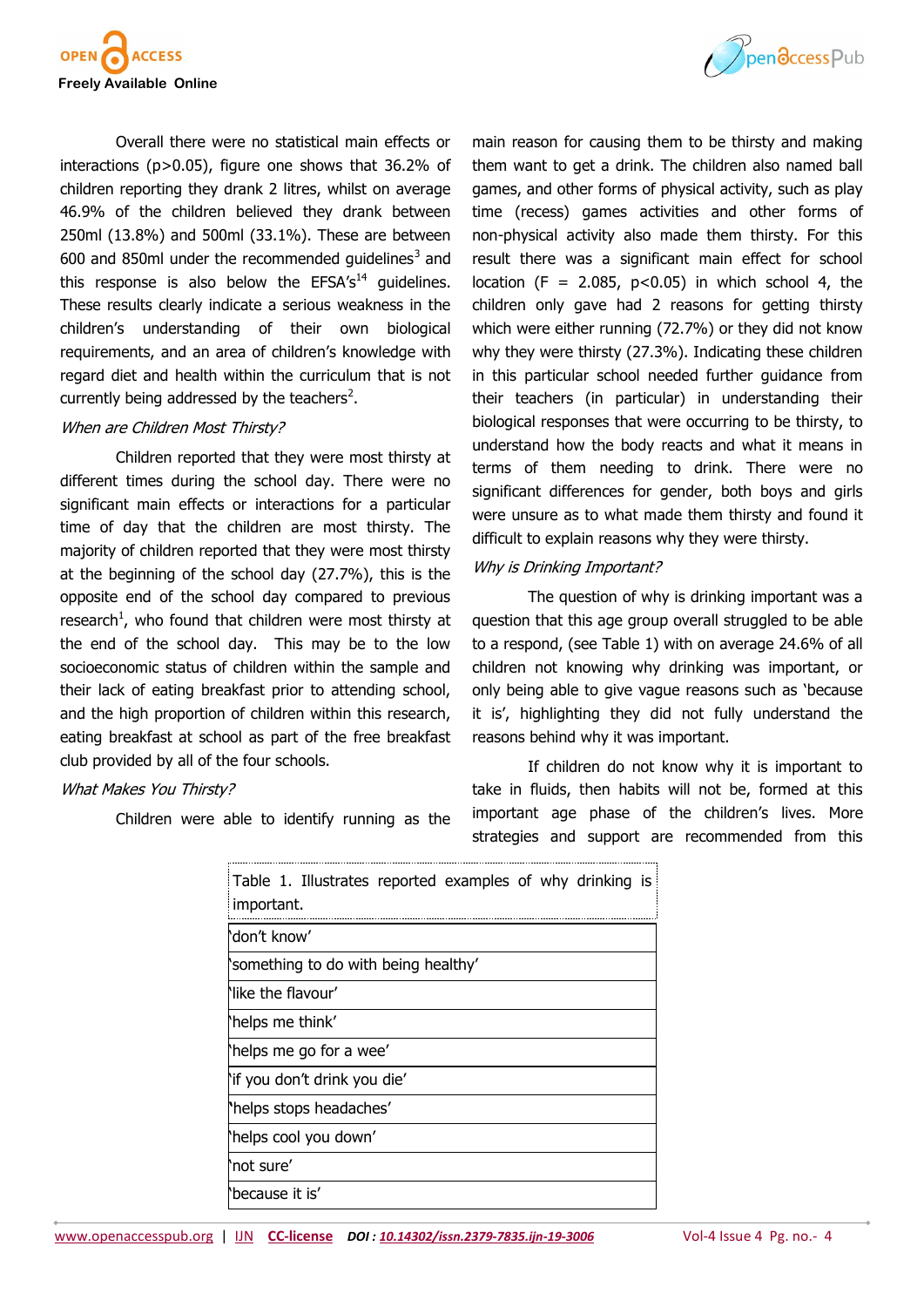

result in particular during class time. It is proposed that more learning time is spent on drinking habit development and education of the importance of fluid intake, especially in terms of when to drink, how often to drink and what to drink. It is also recommended that community packs are used to help support understanding and knowledge within the family and home environment.

For this question, the results did indicate there was a significant main effect (F = 5.704,  $p$  < 0.05) for age, with a difference of opinion occurring for 4 and 5 year olds, for why children thought drinking was important. 58.3% of 5 year old children reporting that drinking was important as it assisted them in being healthy, whilst 4 years olds (16.1%) reported more focused elements of the importance of drinking such as stopping headaches and to cool the body. Although not a significant finding it is important to note that 4.8% of the children reported a lack of drinking fluids would lead to death. It is important to note this finding especially when considering barriers to drinking and if children perceive themselves to not be allowed to drink, and these young children believe that they are going to die if they do not drink this has potential implications for mental health, which is beyond the remit of this research, but important to acknowledge from a policy and practice viewpoint for future research. Also this particular result indicates the importance of ensuring that young children fully understand the reasons and have not just 'half' learnt / remembered the reasons. The children in this class within their curriculum learning had learnt about being hydrated and the importance of hydration with staying alive, it is clear that some children have then interpreted this and remembered this as they are going to die if they do not drink.

#### What are the Barriers to Drinking?

Children were asked if there was ever a time within school that they were not allowed to drink to understand if the children felt there were any barriers to being able to drink. There were no statistical main effects or interactions, however great contrasts were shown in the responses, showing again a lack of understanding of school rituals and practices in the classroom. Children indicated that they were always allowed to drink (43.8%), or they responded by saying



they did not know when they were allowed or not allowed to drink (33.8%). There is a potential need for more set times throughout and across the school day for young children to regularly drink, to enable them to develop habits as to when to drink regularly.

### Who Tells you to Drink?

Only 39.6% of all children felt that someone within the school setting (such as school teacher) told them when to consume fluids. 14% reported that 'no one' or 'myself' told me when to drink, this response is much lower than the 24% reported previously<sup>1</sup> for this same age range. The stronger influencer were family members (44.2%), which a variety of members were reported, siblings, grandparents as well as parents. This result highlights that teachers may not be ensuring adequately that children are hydrated within the school day, this may be due to the notion previously proposed<sup>15</sup> that teachers are not keen on their pupils drinking in lesson time due to distractions caused by taking time to consume, not then partaking in learning activities because of frequent visits to the toilets. This could indicate that teachers need further professional development to fully understand the benefits and also the limitations of effective hydration and the impact that this can have on their class of young children. Also for the teachers to understand that they can be one of the key influencers due to teaching the children about healthy drinking within the curriculum, and the need to help children develop habits for drinking from an early age.

### To Drink and then Play or Just Play Without Drinking?

When children were given the choice of either drinking and then playing or just playing without drinking 33.8% of them chose to play right away with toys and not to drink. These results concur with previous results<sup>16</sup>, supporting that children and in particular young children, do not have an effective thirst response to be able to independently recognise when they are thirsty and how to achieve effective hydration and the understanding that they are allowed to stop playing and to go and retrieve their water bottle to rehydrate. Also the lure of playing and the excitement of playing can act as an inhibitor to recognising these physiological responses as thirst responses and the need to drink. If set drink times are integrated within the play and child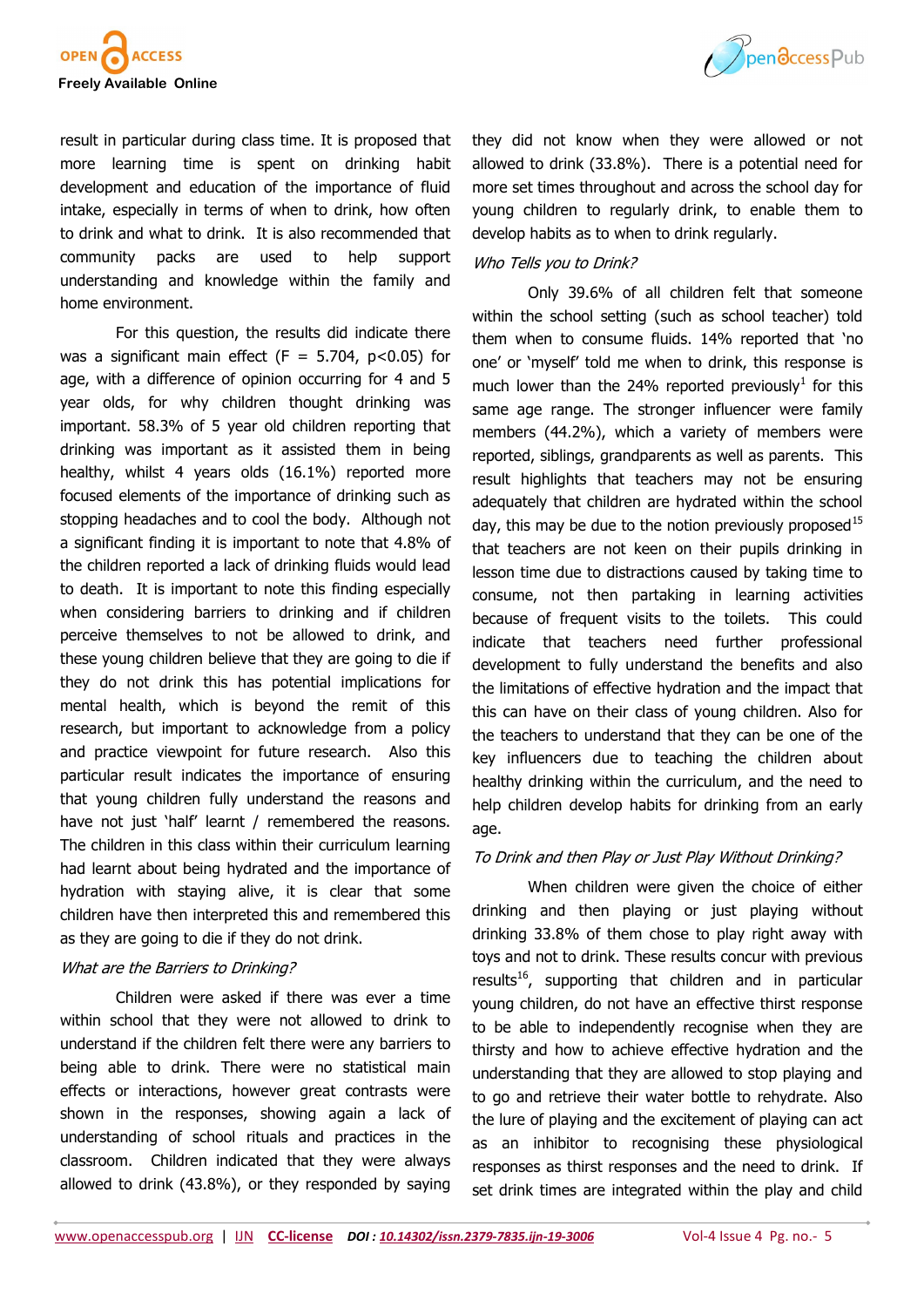

initiated play times, this could help support the children to recognise their thirst reflexes.

#### Children's Favourite Drink

There were no significant main effects of interactions linked to the final; question of what is your favourite drink? Compared to previous research<sup>1</sup> there were overall lower numbers of children who preferred water (30.8%) as their favourite drink. There were similar numbers who stated that they preferred milk as their favourite drink, the reason for this preference, may be due to the children within England, receiving free milk every day until the age of 5, within their school settings, which may not be as readily accessible within the home environment due to the low socioeconomic area of the research sample and milk costing more than free water from the tap.

#### **Discussion**

This study aimed to investigate the knowledge and perceived fluid intakes of primary school children aged 4 and 5 within the South East of England, in particular their understanding of fluid intake and how much they perceived they drank and who supported them in prompting them when to drink. Whether or not children from all four schools possess similar patterns in these behaviours was also explored as well as age and gender differences.

# Do Children know and Meet Fluid Intake Recommendations?

The data concluded that children did not understand or know how much they should be drinking a day, this could be due to the children not yet having been taught about fluid intake within the curriculum, or them poorly comprehending what they have been taught. From the vast contrasts of the perceived intake it is possible that the children could have just guessed an answer rather than drawing upon prior knowledge and understanding. Due to these wide disparities, further research to record the children's actual fluid intake throughout the day is needed for this particular age group to ascertain a more accurate picture of young children's daily fluid intake when compared to the recommendations $3,14$ . These results that children find it difficult to know and to meet the fluid intake recommendations and are similar to previously reported $1$ 

findings, that children under nine years of age often under evaluate their consumption amounts due to their lack of understanding, this research continues to contribute to the call for the need for more support from the teachers and developing this area of the curriculum within their teaching to help the children's learning<sup>2</sup>.

## Who Supported them in Drinking?

It was expected that teachers would have been greater influences within the study as to the key people who supported the children in drinking and prompting the young children to drink. Yet family members were reported to be the key influencers. This result indicates that there may be a call for further resources and guidance for teachers to help support children's learning further in drinking and to make more links within the curriculum to ensure all children fully understand the reasons behind the need to drink. Also the results highlighted that it is important not to assume that children can recognise their thirst response, especially with this age bracket of  $4 - 5$  year olds when children are still learning about their bodies and understanding their biological / physiological responses. Within this age phase, young children still need to be taught when to drink, how often to drink and also the benefits of ensuring that they stay rehydrated. The data has indicated the importance of children understanding the positive benefits of fluid intake such as cognitive benefits<sup>9</sup>, rather than focusing on the negative extreme elements such as some children reported as dying. Teachers need to understand the importance of encouraging their pupils to drink during school hours, which will enable them to be key influencers in supporting children in their learning of how, why and when to drink. The researchers of this study propose the development of focused *hydration community packs* to support the understanding of fluid intake to help understanding for families, teachers and children, similar to such initiatives implemented by Public Health England  $(2019)^{17}$  as the 'Change4Life' programme. The Change4Life programme is a resource that has helped to combat the rise of obesity within the UK through practical resources and software applications created, through this programme there has been a seismic shift in the wider public knowledge relating to the risks associated with being overweight. It is proposed that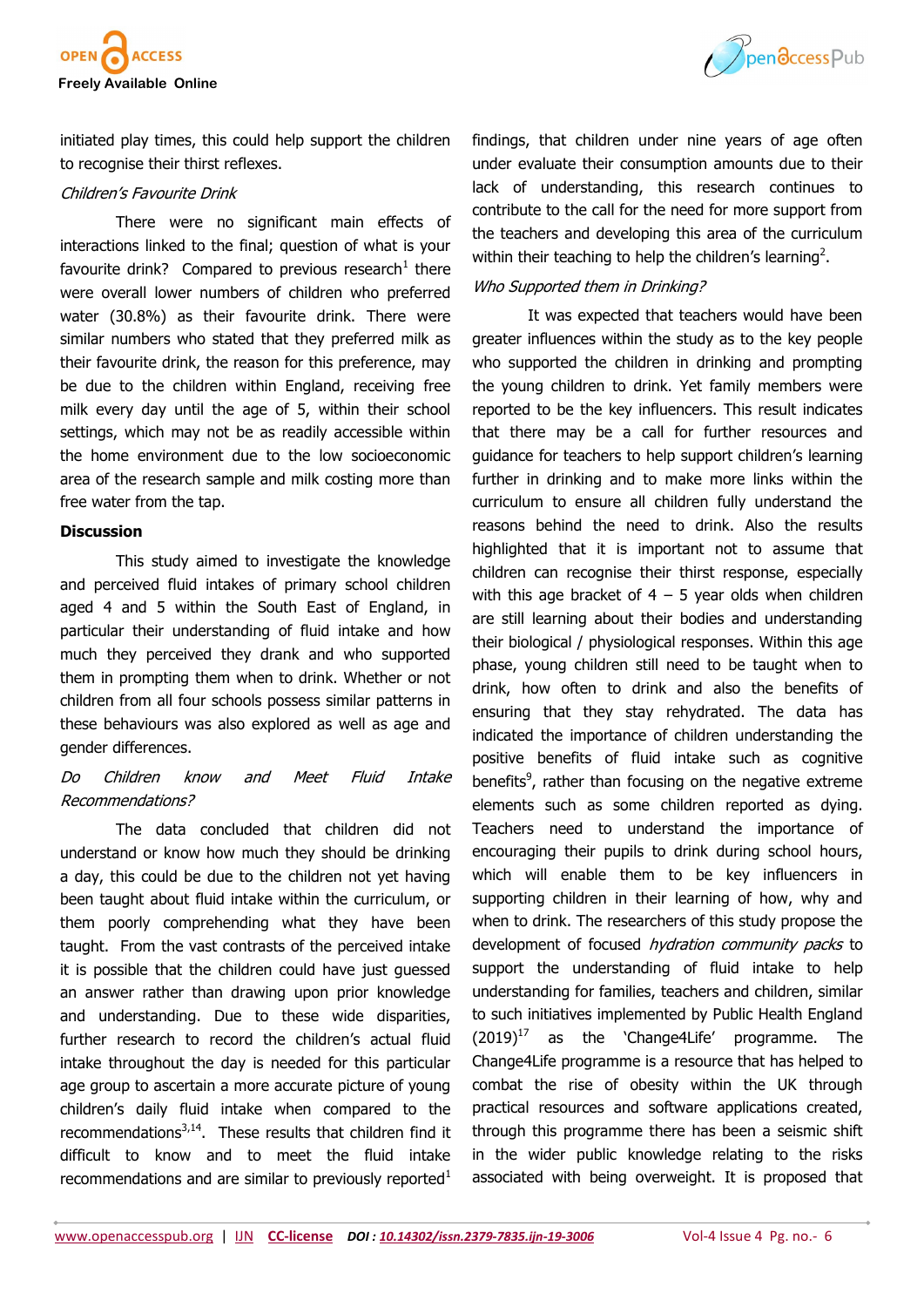



these new hydration community packs which are currently under development by the researchers and their effectiveness will be assessed within future research, in terms of how they have supported teachers, families as well as children in continuing to enhance children's understanding of how, why and when to drink.

### **Limitations**

#### Response Rates

A total of 217 children could have been questioned within the four elementary schools (the entire size of the four settings), but due to the time constraints of the schools allowing the researchers into the settings, only 130 children were accessed via an opportunistic sampling technique. This is 59.9% of the overall total potential sample within the settings. However, the total sample size was regarded as a medium sample size, as previous research on fluid intake has varied from a small sample size of  $58<sup>8</sup>$  to a large sample size of  $529^{18}$ . It is recognised that if more time was allowed within each of the settings a larger sample size could be obtained. The schools were also all from the same low socioeconomic status, so more research is needed in wider range of socioeconomic status to investigate if there is a correlation between socioeconomic status and drinking habit.

### Self Reporting

Coppinger and Howells (2019) aired caution in the fact that there may be limitations in the accuracy of children's, particularly young children, such as the sample age in this research as to cognitive ability to recall when they consume fluids within the school day. This may explain the great discrepancies in the results that were obtained. It is recommended that in future research to include observations within the classroom and school setting to compare actual to perceived fluid intake in school children and therefore observe and measure fluid intake behaviour.

### **Conclusion**

This study has extended previous international  $comparison<sup>1</sup>$  to examine and focus on very young children's understanding and knowledge and found that 4 and 5 year olds, indicate from their responses that they seem confused and do not understand fluid recommendations, particularly when they are allowed to

drink within a school day and why drinking fluids is important. Further interventions such as the recommended hydration community packs are needed to help children understand as well as education for parents and teachers to help support this young age group recognise their thirst responses is recommended through the development of community hydration resources packs and continuous professional development is warranted.

### **References**

- 1. Coppinger, T. and Howells, K. (2019). International Comparison of Children's Knowledge, Barriers and Reported Fluid Intake Across the School Day. International *Journal of Nutrition*, 4(1).
- 2. Department for Education. (2017). Statutory framework for the early years foundation stage. Setting the standards for learning, development and care for children from birth to five. Crown: London.
- 3. World Health Organization. (2004). Guidelines for drinking-water quality: recommendations (Vol. 1). World Health Organization.
- 4. National Hydration Council (2017) Hydration for Children. British Dietetic Association [https://](https://www.naturalhydrationcouncil.org.uk/wp-content/uploads/2017/05/NHC-Children-Hydration-Factsheet-FINAL.pdf) [www.naturalhydrationcouncil.org.uk/wp](https://www.naturalhydrationcouncil.org.uk/wp-content/uploads/2017/05/NHC-Children-Hydration-Factsheet-FINAL.pdf)-content/ [uploads/2017/05/NHC](https://www.naturalhydrationcouncil.org.uk/wp-content/uploads/2017/05/NHC-Children-Hydration-Factsheet-FINAL.pdf)-Children-Hydration-Factsheet-[FINAL.pdf](https://www.naturalhydrationcouncil.org.uk/wp-content/uploads/2017/05/NHC-Children-Hydration-Factsheet-FINAL.pdf) (accessed August 2019).
- 5. Kenney WL & Chiu P (2001) Influence of age on thirst and fluid intake. Med Sci Sports Exerc 33 (9): 1524-32.
- 6. Shaw, V. (2010). Hydration in infants and children. Available at: [https://www.nutrition.org.uk/](https://www.nutrition.org.uk/attachments/442_Shaw.pdf) [attachments/442\\_Shaw.pdf.](https://www.nutrition.org.uk/attachments/442_Shaw.pdf) (Accessed: 9th November 2018).
- 7. Howells, K. (2012). Chapter 13 Placing an importance on health and physical activity. In Griggs, G. An introduction to primary physical education. (pp.207 – 220). Routledge: Oxen.
- 8. Edmonds, C. J., & Burford, D. (2009). Should children drink more water? The effects of drinking water on cognition in children. Appetite, 52(3).
- 9. Adan, A. (2012). Cognitive performance and dehydration. Journal of the American College of Nutrition, 31(2).